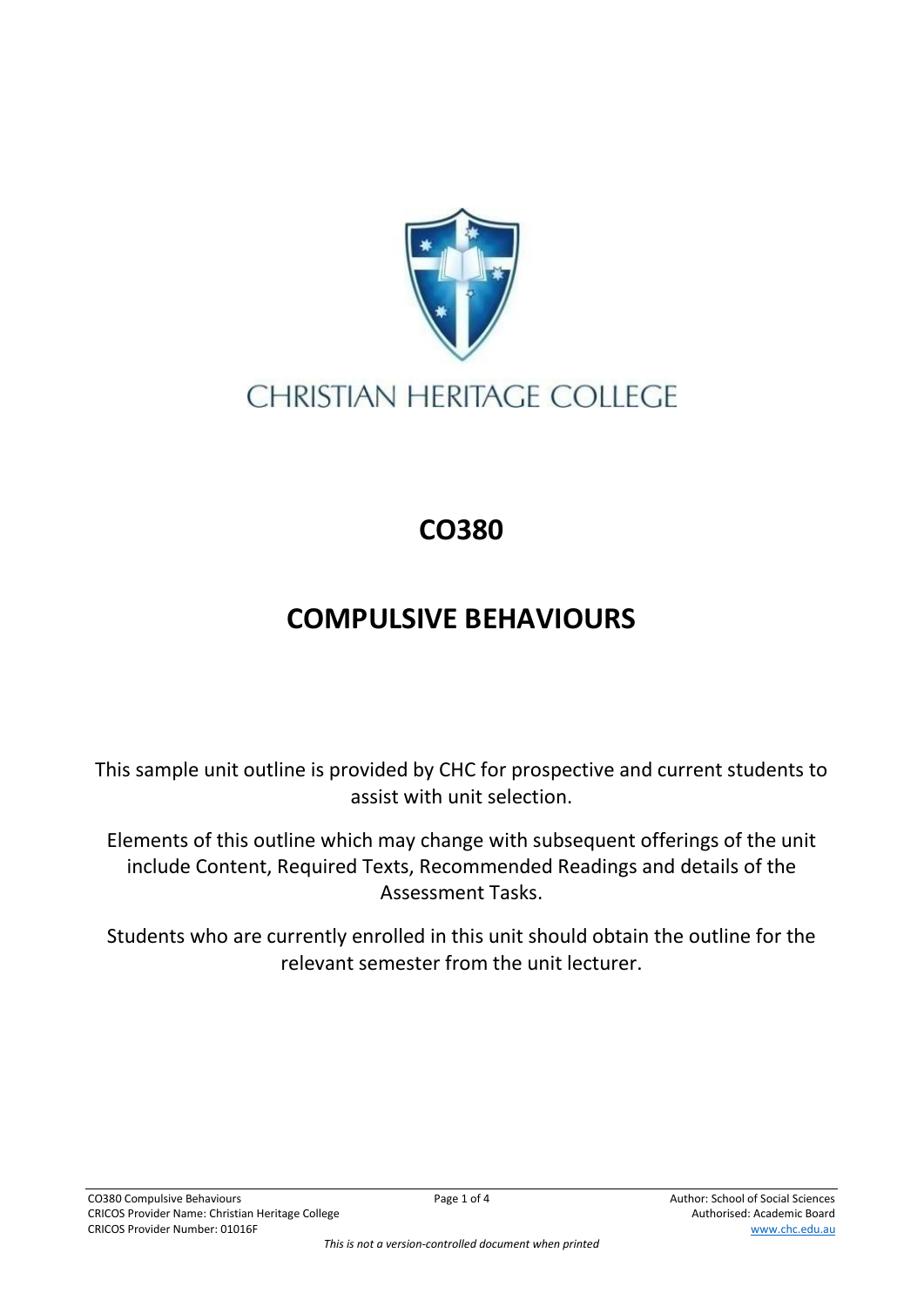| Unit code                                        | CO380                                                                                                                                                                                                                                                                                                                                                                                                                                                                                                                                                                                                                                                                                                                                                                                                                                                                                                                                                                                                                                                                                                                                                                                                                                                                |
|--------------------------------------------------|----------------------------------------------------------------------------------------------------------------------------------------------------------------------------------------------------------------------------------------------------------------------------------------------------------------------------------------------------------------------------------------------------------------------------------------------------------------------------------------------------------------------------------------------------------------------------------------------------------------------------------------------------------------------------------------------------------------------------------------------------------------------------------------------------------------------------------------------------------------------------------------------------------------------------------------------------------------------------------------------------------------------------------------------------------------------------------------------------------------------------------------------------------------------------------------------------------------------------------------------------------------------|
| Unit name                                        | Compulsive Behaviours                                                                                                                                                                                                                                                                                                                                                                                                                                                                                                                                                                                                                                                                                                                                                                                                                                                                                                                                                                                                                                                                                                                                                                                                                                                |
| <b>Associated higher</b><br>education awards     | <b>Bachelor of Counselling</b>                                                                                                                                                                                                                                                                                                                                                                                                                                                                                                                                                                                                                                                                                                                                                                                                                                                                                                                                                                                                                                                                                                                                                                                                                                       |
| <b>Duration</b>                                  | One semester                                                                                                                                                                                                                                                                                                                                                                                                                                                                                                                                                                                                                                                                                                                                                                                                                                                                                                                                                                                                                                                                                                                                                                                                                                                         |
| Level                                            | Advanced                                                                                                                                                                                                                                                                                                                                                                                                                                                                                                                                                                                                                                                                                                                                                                                                                                                                                                                                                                                                                                                                                                                                                                                                                                                             |
| Core/elective                                    | Elective                                                                                                                                                                                                                                                                                                                                                                                                                                                                                                                                                                                                                                                                                                                                                                                                                                                                                                                                                                                                                                                                                                                                                                                                                                                             |
| Weighting                                        | Unit credit points:<br>10<br>Course credit points:<br>240                                                                                                                                                                                                                                                                                                                                                                                                                                                                                                                                                                                                                                                                                                                                                                                                                                                                                                                                                                                                                                                                                                                                                                                                            |
| Delivery mode                                    | Face-to-face on site<br>External                                                                                                                                                                                                                                                                                                                                                                                                                                                                                                                                                                                                                                                                                                                                                                                                                                                                                                                                                                                                                                                                                                                                                                                                                                     |
| <b>Student workload</b>                          | Face-to-face on site<br>Contact hours<br>35 hours<br>55 hours<br>Reading, study, and preparation<br>60\hours<br>Assignment preparation<br><b>TOTAL</b><br>150 hours<br>External<br>Engagement with study materials<br>90 hours<br>60 hours<br>Assignment preparation<br>150 hours<br><b>TOTAL</b>                                                                                                                                                                                                                                                                                                                                                                                                                                                                                                                                                                                                                                                                                                                                                                                                                                                                                                                                                                    |
|                                                  | Students requiring additional English language support are expected to undertake an<br>additional one hour per week.                                                                                                                                                                                                                                                                                                                                                                                                                                                                                                                                                                                                                                                                                                                                                                                                                                                                                                                                                                                                                                                                                                                                                 |
| Prerequisites/<br>co-requisites/<br>restrictions | Prerequisites<br>60 credit points of Introductory Social Sciences units including<br>SO110 The Person of the Practitioner<br>SO112 \Introduction.to Human Behaviour<br>SO114 Foundational Interpersonal Skills                                                                                                                                                                                                                                                                                                                                                                                                                                                                                                                                                                                                                                                                                                                                                                                                                                                                                                                                                                                                                                                       |
| Rationale                                        | The abuse of substances has become an issue of major concern for many individuals, families,<br>and groups in our community. However, substance abuse and problems related to compulsive<br>behaviours are complex, often associated with society and culture, and rarely simple to<br>resolve) For these reasons it is important for counselling students to be well grounded in the<br>diverse aspects of working with clients struggling with compulsive behaviours and their<br>families.<br>Therefore, in this unit, students will have the opportunity to gain this grounding as they<br>explore patterns of compulsive behaviour, traditional and contemporary theories and<br>interventions. They will also investigate the recent advances in neuroscience that inform this<br>field of counselling. The student will also investigate the importance of ethical issues and the<br>establishing and maintaining of appropriate boundaries through self-care and referrals. Such<br>learning will assist students to examine the issues and information surrounding compulsive<br>behaviours in such a way as to separate facts from moral judgements or opinions and to<br>explore both the Christian and secular current understandings and interventions. |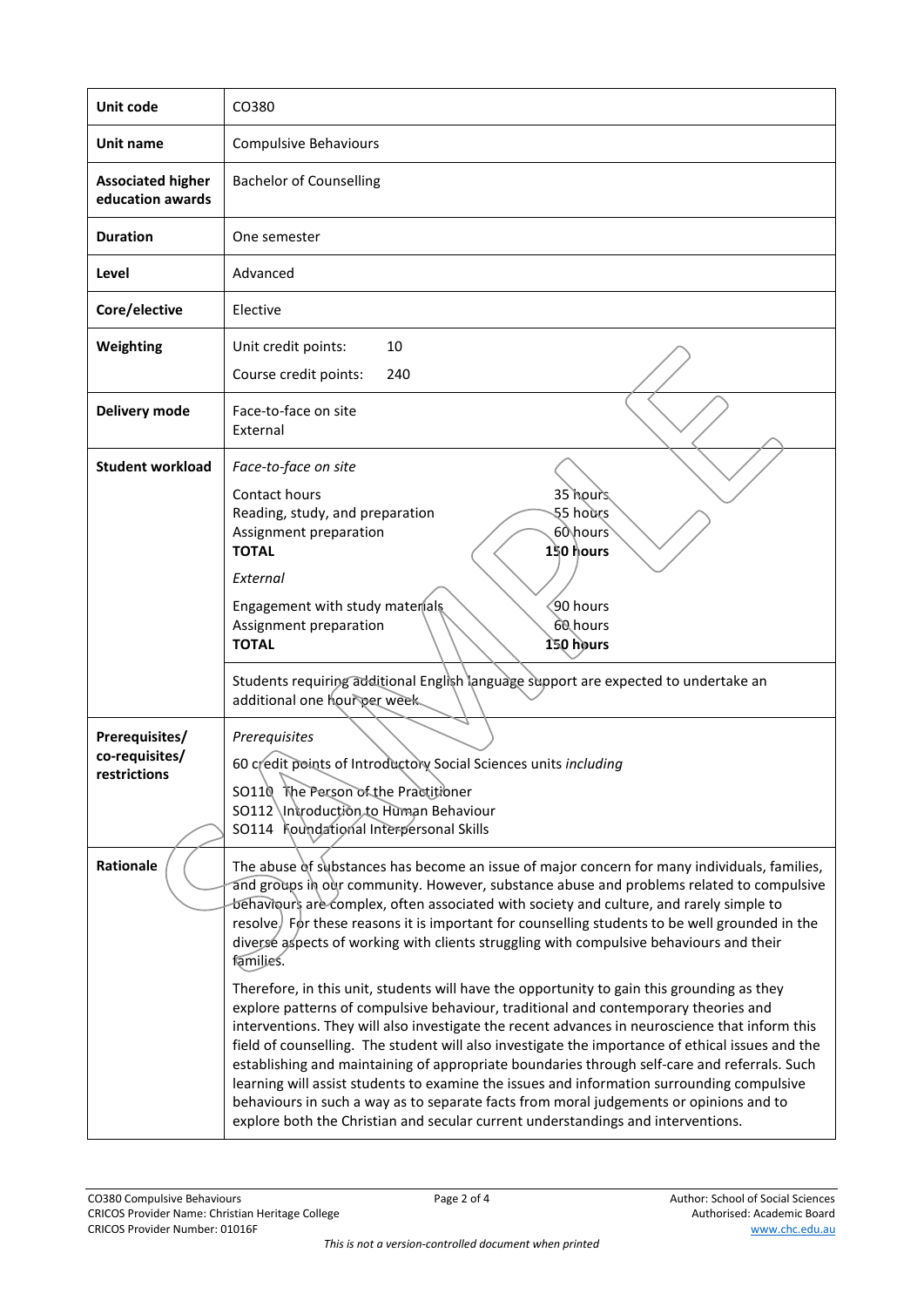| Prescribed text(s)                         | Myers, P. L., & Salt, N. R. (2012). Becoming an addictions counselor: A comprehensive text (3rd<br>ed.). London, UK: Jones and Bartlett.                                                                                                                                                                                                                                                                                                                                                             |
|--------------------------------------------|------------------------------------------------------------------------------------------------------------------------------------------------------------------------------------------------------------------------------------------------------------------------------------------------------------------------------------------------------------------------------------------------------------------------------------------------------------------------------------------------------|
| Recommended<br>readings                    | <b>Books</b>                                                                                                                                                                                                                                                                                                                                                                                                                                                                                         |
|                                            | Collins, G., & Adleman, A. (2010). Breaking the cycle: Free yourself from sex addiction, porn<br>obsession, and shame. Oakland, CA: New Harbinger.                                                                                                                                                                                                                                                                                                                                                   |
|                                            | Hayes, S., Strosahl, K., & Wilson, K. (2012). Acceptance and commitment therapy: The process<br>and practice of mindful change (2nd ed.). New York, NY: Guilford Press.                                                                                                                                                                                                                                                                                                                              |
|                                            | Marsh, A., & Dale, A., & O'Toole, S. (2013). Addiction counselling: Content and process (2nd<br>ed.). Melbourne, Australia: IP Communications.                                                                                                                                                                                                                                                                                                                                                       |
|                                            | Miller, G. (2015). Learning the language of addiction counselling (4th ed.). New York, NY:<br>Wiley.                                                                                                                                                                                                                                                                                                                                                                                                 |
|                                            | Miller, W., & Rollnick, S. (2012). Motivational interviewing: Helping people change (3rd ed.).<br>New York, NY: Guilford Press.                                                                                                                                                                                                                                                                                                                                                                      |
|                                            | Perkinson, R. (2012). The gambling addiction client workbook. Los Angeles CA: Sage.                                                                                                                                                                                                                                                                                                                                                                                                                  |
|                                            | Stevens, P., & Smith, R. L. (2013). Substance abuse counseling: Theory and practice (5th ed.).<br>Sydney, NSW, Australia: Prentice Hall.                                                                                                                                                                                                                                                                                                                                                             |
|                                            | Struthers, W. (2009). Wired for intimacy: How pornography hijacks the male brain. Downers<br>Grove, IL: InterVarsity Press. <sup>1</sup>                                                                                                                                                                                                                                                                                                                                                             |
|                                            | <b>Journals</b>                                                                                                                                                                                                                                                                                                                                                                                                                                                                                      |
|                                            | Journal of Psychology and Christianity                                                                                                                                                                                                                                                                                                                                                                                                                                                               |
|                                            | Addiction                                                                                                                                                                                                                                                                                                                                                                                                                                                                                            |
|                                            | Journal of Addiction Research and Therapy                                                                                                                                                                                                                                                                                                                                                                                                                                                            |
|                                            | In addition to the resources above, students should have access to a Bible, preferably a<br>modern translation such as The Holy Bible: The New International Version 2011 (NIV 2011) or<br>The Holy Bible: New King James Version (NKJV).                                                                                                                                                                                                                                                            |
|                                            | These and other translations may be accessed free on-line at http://www.biblegateway.com.<br>The Bible app from LifeChurch.tv is also available free for smart phones and tablet devices.                                                                                                                                                                                                                                                                                                            |
| <b>Specialist resource</b><br>requirements | Digital recording device                                                                                                                                                                                                                                                                                                                                                                                                                                                                             |
| Content                                    | 1. When does use become abuse? Social and cultural influences of compulsive behaviour<br>2. Theorie's of compulsive behaviour<br>3. Neurobiological understanding of compulsive behaviour<br>4. Patterns of compulsive behaviours<br>5. Descriptions, origins and effects of drugs<br>6. Algohol addictions<br><b>7.</b> Gambling compulsions<br>8. Sexual compulsions and addictions<br>9. Other compulsions<br>10. Co-morbidity<br>11. Interventions and strategies<br>12. Boundaries and referral |
|                                            | 13. Christian worldview perspectives of compulsive behaviour                                                                                                                                                                                                                                                                                                                                                                                                                                         |

 $1$  Seminal text